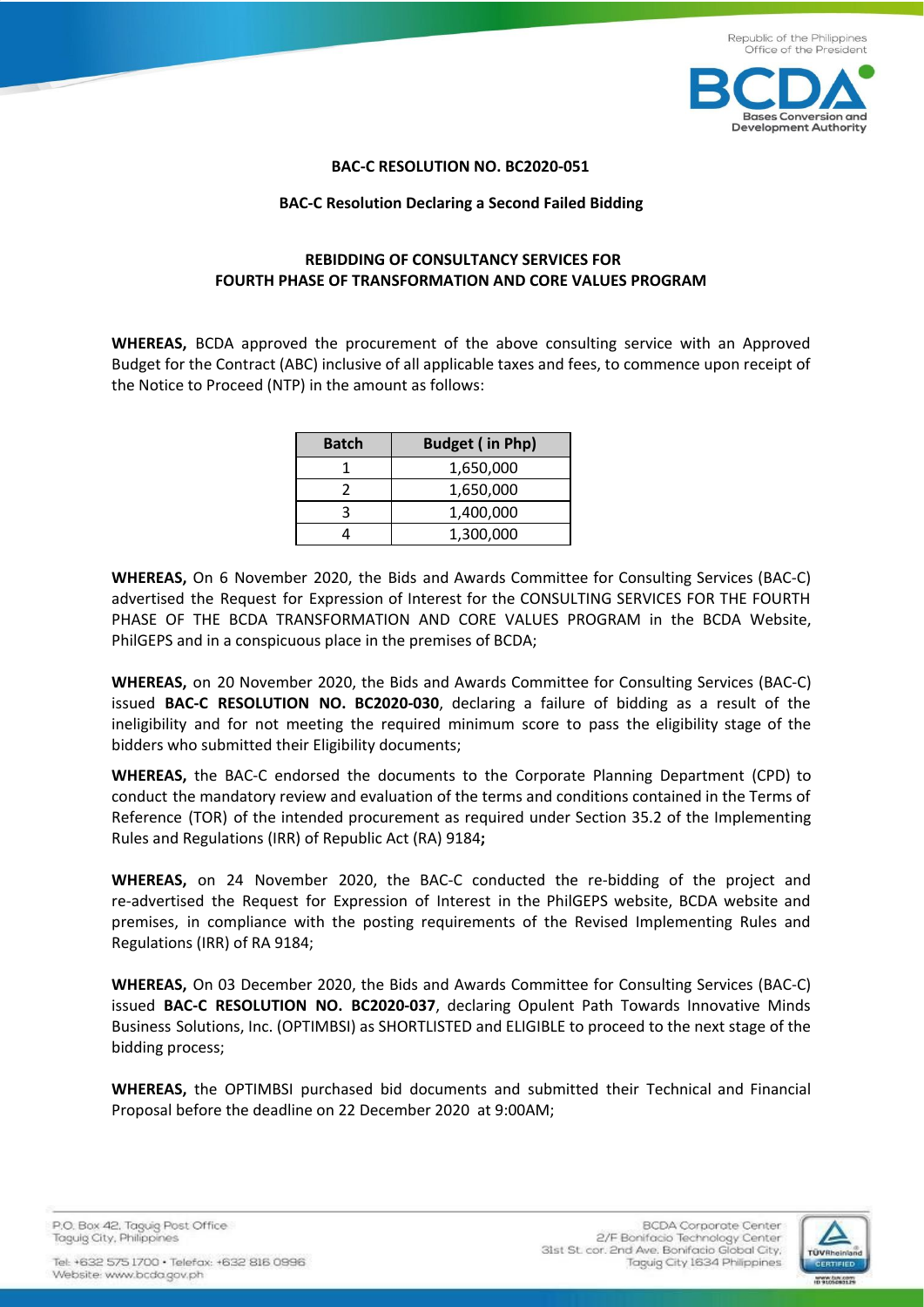

**WHEREAS,** the evaluation procedure adopted to be declared as the bidder with Highest Rated Bid (HRB) was the Quality-Cost Based Evaluation (QCBE) procedure where the consultant must pass the required 70% minimum technical score;

**WHEREAS,** on 22 December 2020, at 10:00AM, the Technical Proposal of OPTIMBSI was opened wherein the BAC conducted preliminary technical evaluation.

**WHEREAS,** On 03 December 2020, the Bids and Awards Committee for Consulting Services (BAC-C) issued **BAC-C RESOLUTION NO. BC2020-047**, declaring OPTIMBSI as the bidder with the **Single Rated Bid (SRB)** and to proceed with the negotiations and post qualification of said bidder in accordance with Section 32.2.5 and Sec. 34 of the IRR of RA 9184, respectively.

**WHEREAS,** after the conduct of successful negotiation, pursuant further to RA 9184 revised IRR, the Technical Working Group (TWG) conducted post-qualification activities to verify, validate and ascertain all statements made and the documents submitted by the HRB**;**

**WHEREAS,** on 28 December, 2020, the results of the post qualification activities conducted by the TWG are as follows:

- 1. The official address of OPTIMBSI at 918A Toledo Tower Tropicana Garden, Sto. Nino, Marikina City as validated during an ocular visit at the office.
- 2. For failure to present proofs, OPTIMBSI is considered **NOT** compliant with the labor laws as evidenced by the following, to wit:
	- a. **SSS Membership** with **Employer No. 03-95239599** as a company did not submit proof of their remittances. Per inquiry, employees remit individually. Bidder has presented individual records of contribution of registered employees (as of 28 December 2020).
	- b. **Philhealth Registration** Bidder reported that due to the current transitioning of the company, they do not have an employer number. However, it is their company policy to do individual contributions. This is documented by individual remittance slips made by one of the employees (as of December 28, 2020). The rest of the members were not able to provide proof of remittance because of a system failure in the Philhealth website.
	- c. **PAG-IBIG -** Bidder reported that due to the current transitioning of the company, they do not have an employer number. However, it is their company policy to do individual contributions. This is documented by individual remittance slips made by one of the employees (as of December 28, 2020).
- 3. Supporting documents for completed and on-going projects were found to be legitimate.
- 4. The nominated key personnel have sufficient work experiences as stated in their curriculum vitae based on the conduct of interviews through on-line platforms (google meet/zoom) and phone calls.

P.O. Box 42. Taquig Post Office Taguig City, Philippines

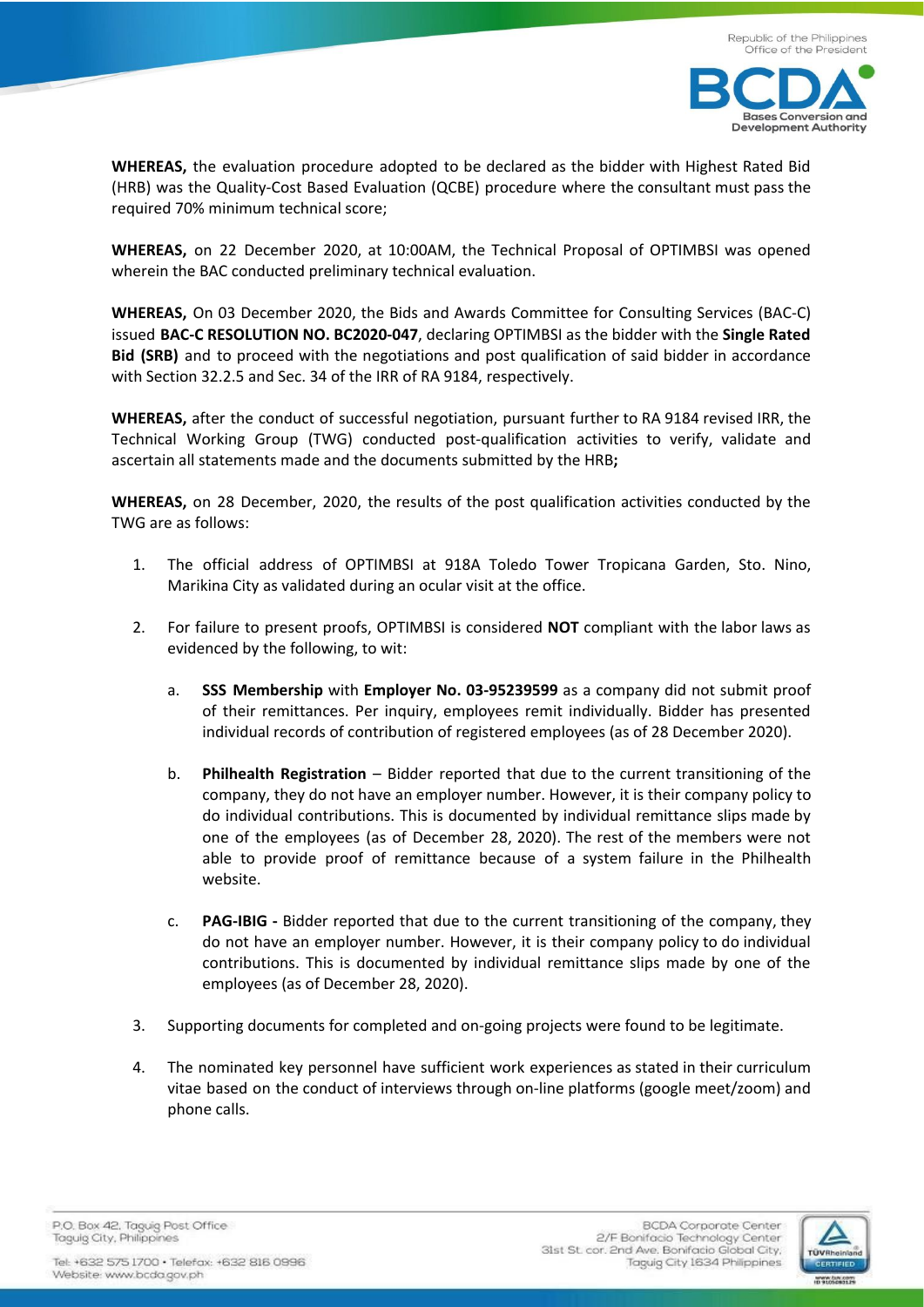



5. Previous clients have positive feedback on the performance of OPTIMBSI when verified through phone calls.

WHEREAS, in its 29 December 2020 deliberations, BAC-C recommended to post-disqualify OPTIMBSI for reasons stated above and necessitate the declaration of failure of bidding pursuant to Section 35.1. of the Revised IRR of Republic Act No. 9184, to wit:

*"The BAC shall declare the bidding a failure when:*

*xxx*

c) All bids fail to comply with all the bid requirements or fail post-qualification, or, in the case *of Consulting Services, there is no successful negotiation;*

*xxx "*

**WHEREAS,** Section 48.2 of the Revised IRR reiterates the general rule that public bidding is the general mode of procurement, the same section allows procuring entities to resort to Alternative Methods of Procurement in highly exceptional cases and subject to the conditions required by RA 9184, its Revised IRR, and applicable guidelines. Among these highly exceptional cases is Two Failed Biddings under Section 53.1 of the Revised IRR;

**WHEREAS,** Section 53 of the Revised IRR of RA 9184 defines Negotiated Procurement as "a method of procurement of goods, infrastructure projects and consulting services, whereby the procuring entity directly negotiates a contract with a technically, legally and financially capable supplier, contractor or consultant xx";

**NOW, THEREFORE**, the BAC-C resolve, as it is hereby resolved to recommend the following:

- 1. To declare failure of bidding for the REBIDDING OF CONSULTANCY SERVICES FOR FOURTH PHASE OF TRANSFORMATION AND CORE VALUES PROGRAM;
- 2. To proceed with the procurement of the same under Section 53.1 of the Revised IRR through the alternative method of procurement using negotiated procurement based on two failed biddings.

Done in Taguig City this 29th day of December 2020.

**BIDS AND AWARDS COMMITTEE FOR CONSULTING SERVICES**

**JOSHUA M. BINGCANG** Chairperson